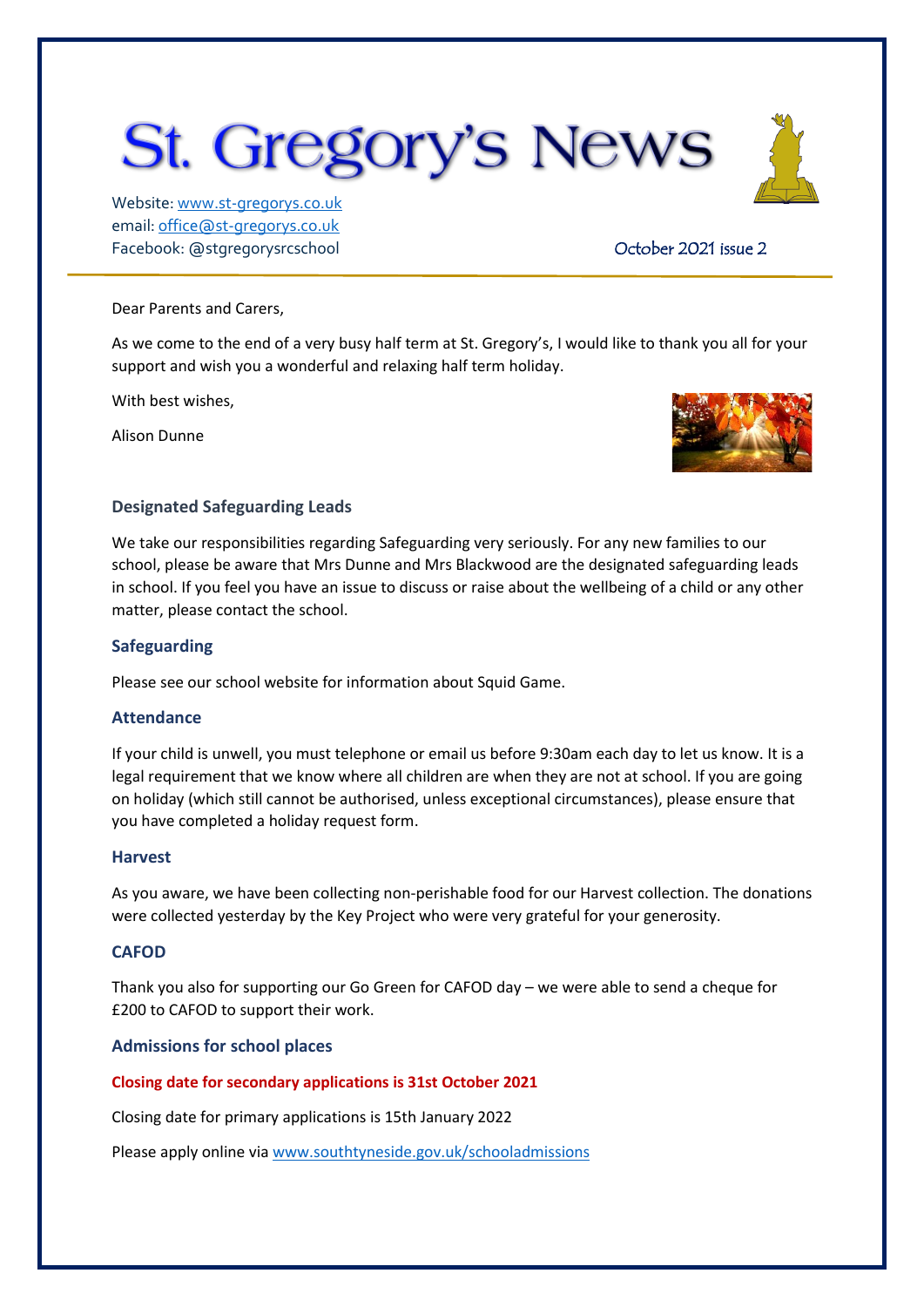## **Reception Intake 2022-2023**

On Tuesday 2<sup>nd</sup> November, we have arranged an open afternoon. This will be an informal meeting where you will be able to meet and chat to myself, staff and parents while giving you the opportunity to see our school in action.

If you have any queries, please don't hesitate to ask Mrs Rochford in the school office. If you know any families with children due to start school then please pass this information on to them.

#### **Parking outside of school**

Please can we once again ask you to consider our neighbours when bringing your children to school. Please do not park or cover driveways as residents need access at all times. We are also aware that there has been a couple of near misses where children who are on the pavement have almost been hit by cars manoeuvring at the school gates. This is a real concern and I know mornings can sometimes be a little hectic but please park with consideration and consider the safety of others. Thank you.

#### **Packed Lunches**

Please can we remind parents that we are a 'nut free' school and any children on packed lunches should not bring nut based foods into school. Some of our children have very severe allergies and can become unwell very quickly if they come into any kind of contact with nuts. We would also like to remind parents that small items of food e.g. grapes, are a choking hazard. If your child is bringing in grapes, please will you ensure that these are cut up. Many thanks for your support with this.

#### **Football**

Our school football teams have been in action over the last couple of weeks and they have been a credit to us. They have shown a great team spirit and we are very proud of their efforts. Our new football strip has just arrived in school – there will be no stopping us now!

#### **SAPA**

Thank you so much for your contributions to our Smarties appeal – we will let you know next half term how much we have raised as tubes are still coming into school.

We still have some numbers available for our 100 club. The payments will remain on your ParentPay account until Sunday  $31<sup>st</sup>$  October. We will then contact parents with their numbers and await the first draw. Good luck everyone.

We have a Bag2School collection organised for Friday  $11^{th}$  November. We will send the bags home, with your child after half term. Bags can be filled with: Clothing and paired shoes; handbags and belts; hats, scarves; soft toys; bedding, curtains and towels. This is a great opportunity for you to have a clear out – and raise funds for our school! **Bags should ONLY be brought to school by 9.00am on Friday 19th November 2021**. We are sorry that we cannot store bags brought into school any earlier than this date.